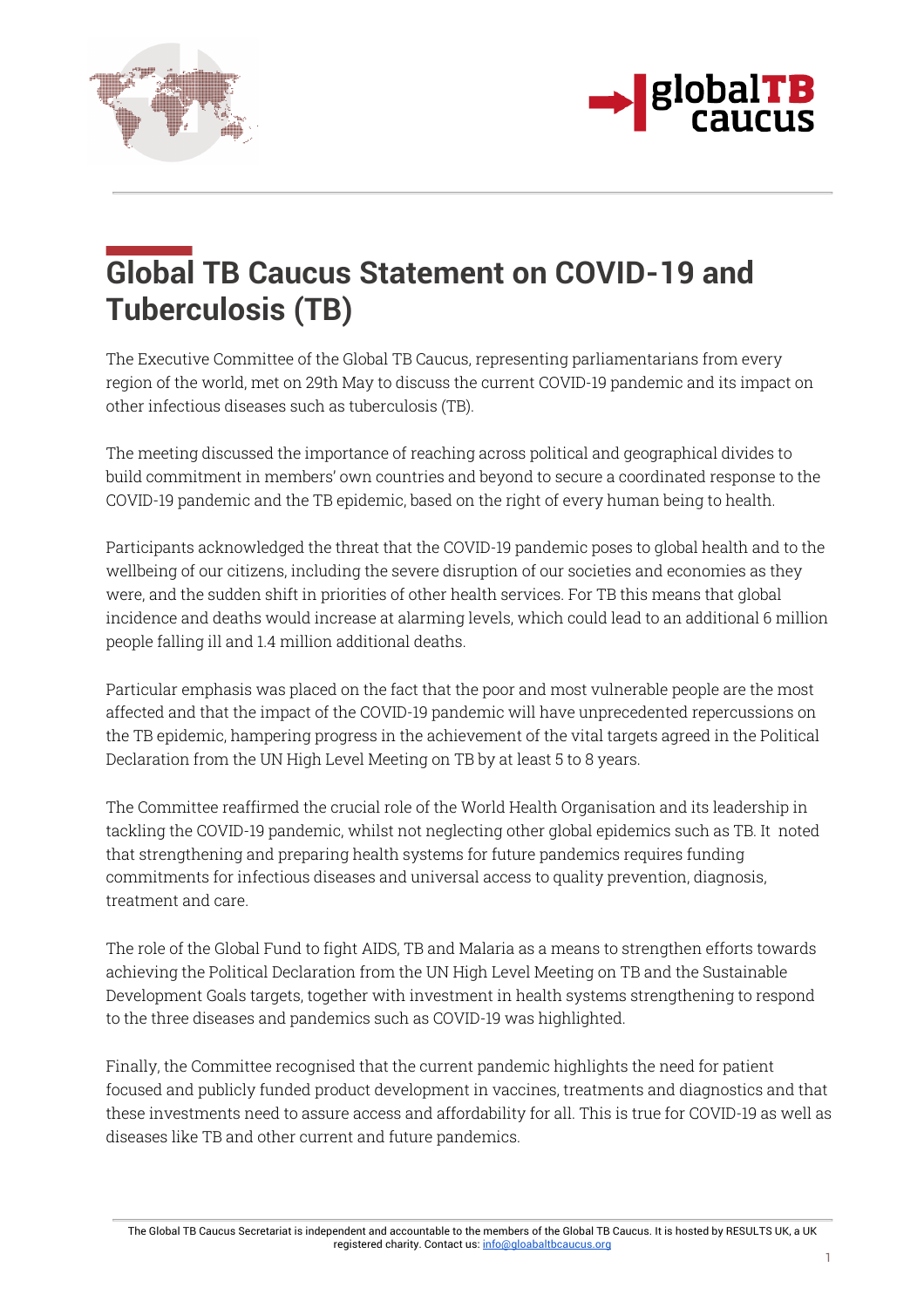



The leaders of the Global TB Caucus committed to apply the experience acquired from the past five years in the forefront of political advocacy efforts on tackling TB, and to use all of the means at our disposal to urge sustained action from our governments to control the COVID-19 pandemic. The Committee therefore recommended that all members of the Global TB Caucus should:

- Reaffirm their commitment to the targets agreed in the Political Declaration of the UN High Level Meeting on TB, since now, more than ever, we need to strengthen international ties and work together in order to ensure a holistic, financed and sustainable response to TB.
- Work with our governments to ensure that adequate financing is made available to safeguard the progress made in the response to TB at the national, regional and global levels, and that existing funding for TB is not repurposed, as well as honouring their pledges to the Global Fund to fight AIDS, Tuberculosis and Malaria which is responsible for a sustainable financing of the three diseases in many high burden countries, whilst also investing in pandemic preparedness and the strengthening of health systems.
- Support the World Health Organisation and to work in close collaboration to strengthen our health systems capacities, in order to respond to this and future pandemics and health security threats, as well as other infectious diseases including tuberculosis, through the principles of Universal Health Coverage.
- Call on our governments to sustain essential health services, including routine TB services, even as lockdowns or restrictions are in place. This includes continued use of existing tools and technologies for diagnosing and treating TB, in order to ensure continuity of care for people with TB, as well as calling on our governments to prioritise the implementation of novel shorter and more effective all-oral regimens and phase out the use of injectables in DR-TB treatment regimens.
- Call on governments for a sustained production of essential TB medicines, to avoid major drug stock-outs in the coming months.
- Press our governments and relevant multilateral agencies to promote and ensure global access to medicines, vaccines, medical equipment, and to fund the Research & Development needed to fight emerging infectious diseases like COVID-19, other public health threats and TB.
- Push for people-centred legislations that protect human rights in response to COVID-19 and to avoid language and policies that can have long-term negative implications for the response to other infectious diseases; to protect, safeguard, respect and promote the human rights of all affected directly or indirectly by the pandemic, especially those who are most vulnerable, without discrimination.